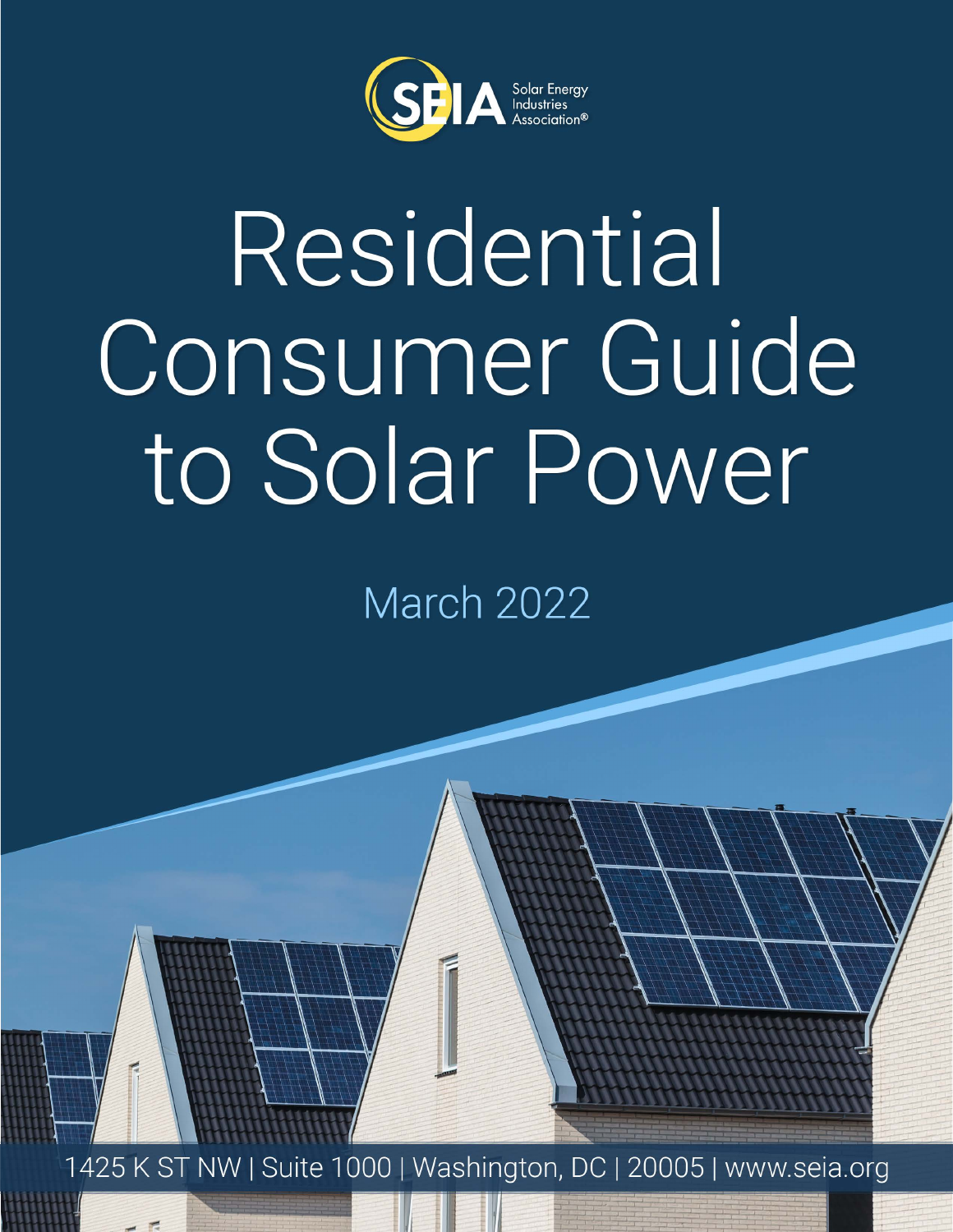

## **Table of Contents**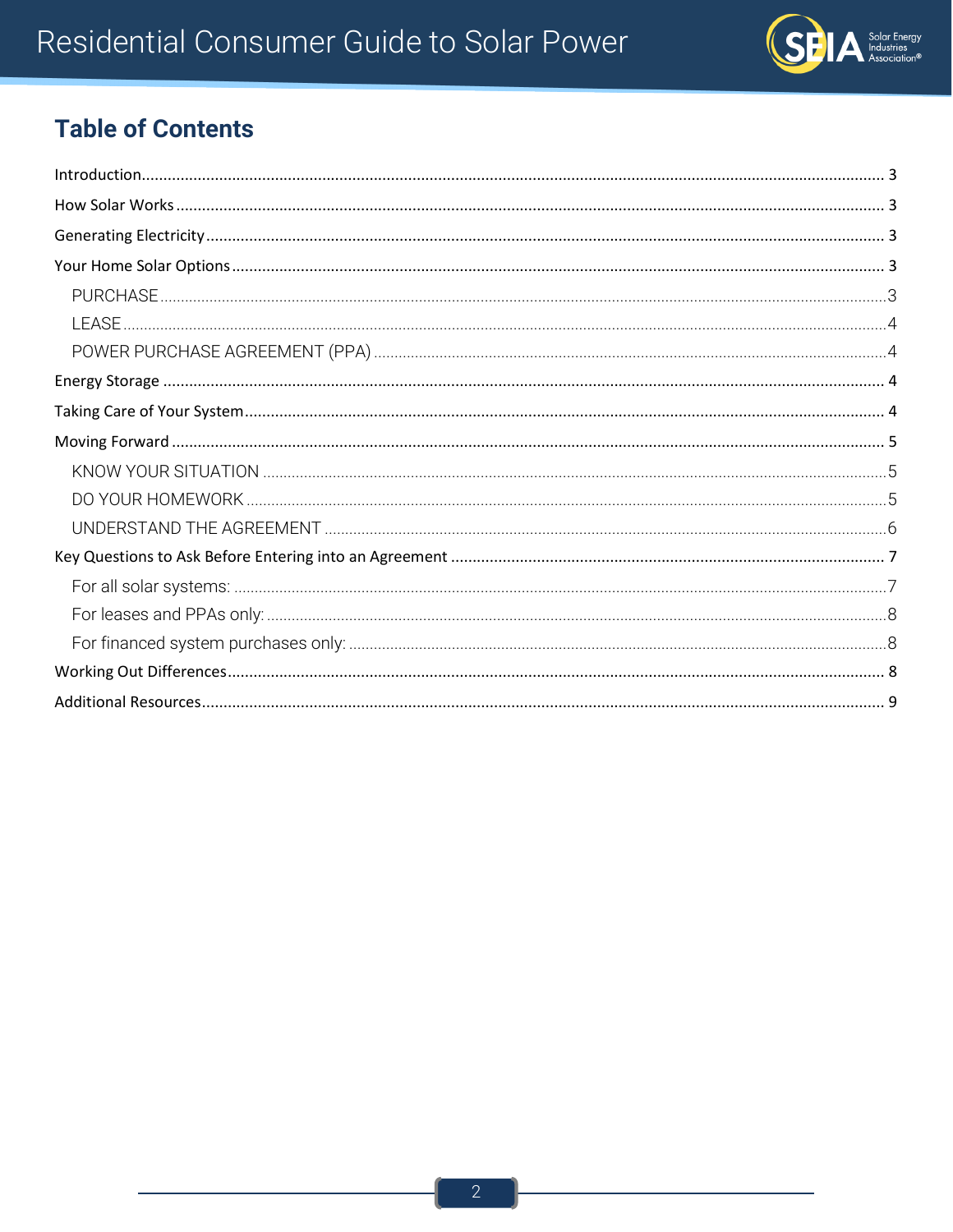

## <span id="page-2-0"></span>**Introduction**

Solar energy use has grown rapidly over the past decade. Costs have dropped, while new ownership and financing models allow more Americans than ever to choose solar. Solar is now available as a power choice in all fifty states, territories and the District of Columbia. Going solar is a significant decision. By understanding the basics of solar energy, your solar options, and the right questions to ask solar professionals, you're well positioned to make the right decisions.

*Note: This guide is about systems installed on a home. For more information on community solar, check out our consumer guide on community solar. (see "Additional Resources")*

## <span id="page-2-1"></span>**How Solar Works**

Today, most residential solar systems are photovoltaic ("PV") – or solar electric – systems. This guide covers only PV systems. They generate electricity using two main hardware components:

- $\triangle$  Panels (or modules) that convert sunlight to electricity; and
- $\triangleq$  Inverter(s) that convert(s) direct current to alternating current for use in your home

### <span id="page-2-2"></span>**Generating Electricity**

The amount of electricity (measured in kilowatt-hours, or kWh) produced by any solar system depends on two factors:

- $\div$  The size (or "power rating") of the system measured in kilowatts direct current (kW-DC); and
- $\cdot \cdot$  The amount of sunlight the system receives. The amount of sunlight a solar system receives depends on several factors, including:
- Geographic location (e.g., Phoenix receives more sunlight on average than Seattle)
- ◆ Orientation (e.g., roof pitch or compass direction)
- $\triangleleft$  Shading (e.g., from chimneys, trees or neighboring buildings)

## <span id="page-2-3"></span>**Your Home Solar Options**

Today, most Americans have options for going solar. However, some options may not be available in your state. The main options available today are bulleted here and explained further below:

- $\bullet$  Purchase a solar system (with cash or a loan) and own both the system and all the power it produces
- $\triangleleft$  Lease a system, usually for a fixed monthly rate, and own all the power it produces
- $\triangle$  Enter a "power purchase agreement" (PPA) to buy (in price per kWh) the electricity the system produces, which can change from month to month

#### <span id="page-2-4"></span>**PURCHASE**

You can purchase a solar system outright with cash or a loan. When you buy a system, you are the owner of the system and benefit from all the electricity it produces. You are usually responsible for system upkeep, although most residential solar systems require no to low maintenance over its lifetime, and some providers offer maintenance services on purchased systems. In most jurisdictions, you also are the beneficiary of any tax credits or other incentives that promote solar energy. If you sell your home, you may include the system in the sale just like any other major home component.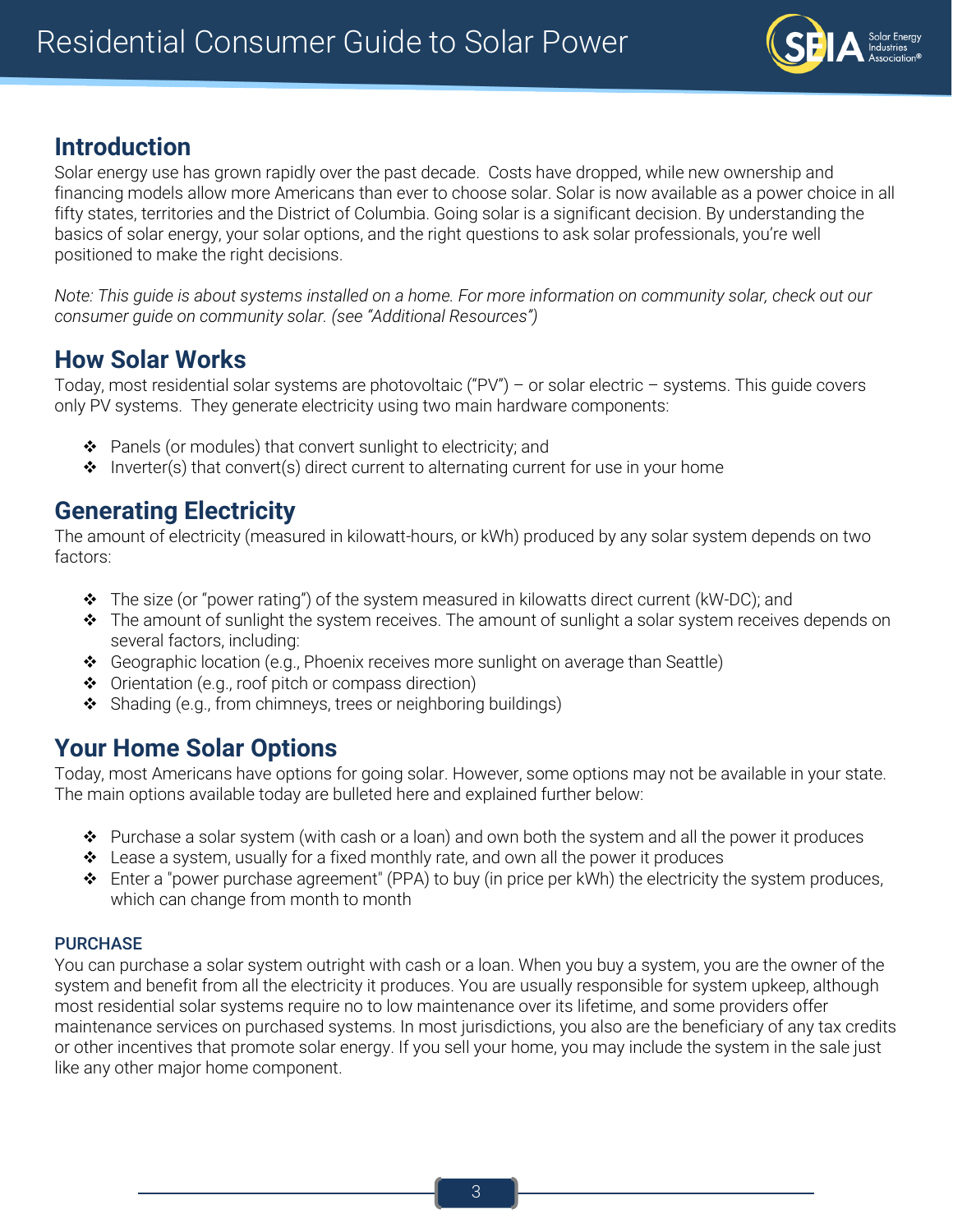

#### <span id="page-3-0"></span>LEASE

Many states allow homeowners to lease a solar system for a set time period. The solar company owns the system on your property and leases it to you. You benefit from using the electricity the system produces. The solar company is responsible for system upkeep. You make monthly payments to the solar company at the agreed upon rate specified in the lease for use of the system. Some solar companies will allow you to lease with no initial costs ("no money down"), but that does not mean the system is free. Some companies also give you an option to purchase the system after a certain amount of time. A lease is one type of third-party-owned (TPO) arrangement because the solar company (a third-party) owns the system. You have options when selling your home; make sure to ask your solar company before signing a lease. Be sure to read the lease terms carefully to understand any potential increases in lease payments over time.

#### <span id="page-3-1"></span>POWER PURCHASE AGREEMENT (PPA)

From the consumer perspective, a PPA is very similar to a lease. Under a PPA, you pay for the actual units of electricity generated from the system, rather than leasing the system for a monthly fee. In a power purchase agreement (PPA), as with a lease, the solar company owns the system on your property. You agree to purchase all the electricity produced by that system for a specified rate and agreed-upon terms specified in a contract. Similar to a lease, a PPA is a TPO arrangement because the solar company owns the system, but some companies give you the option to purchase the system after a certain amount of time. You have options when selling your home; make sure to ask your solar company before signing a PPA. Be sure to read the PPA terms carefully to understand any potential increases in the rate you pay over time for the electricity produced by the solar system.

## <span id="page-3-2"></span>**Energy Storage**

Consumers are increasingly interested in pairing solar with energy storage ("solar-plus-storage"). Batteries are currently the most common energy storage product for homeowners. The energy storage system is charged by the solar system and releases the stored electricity when needed. These systems are equipped with software that manages the charging and discharging based on customer preferences or utility program requirements. A solar-plus-storage systems can provide backup power during a power outage, provided you choose the correct type of storage system. Note that most energy storage provides only limited back-up power during an outage and can be configured to power your most needed appliances.

You may want storage to control when you consume the electricity generated by the solar system when your utility has the following: (i) rates that change based on the time of day; (ii) fixed charges based on your peak usage during a short period of time during the month that's difficult to control without storage or (iii) compensation any excess electricity generated by your solar system below retail rates (see Understand how you are compensated for excess electricity below under "Do Your Homework"). This can get complicated quickly, so be sure to ask your solar professional about the pros and cons of solar-plus-storage in your area to make the right decision.

## <span id="page-3-3"></span>**Taking Care of Your System**

Because PV systems have no moving parts, regular maintenance is straightforward for a consumer. First, make sure you have enough rain each year to wash the panels. If you live in a desert or a dusty environment, periodic cleaning is recommended once per year with distilled water. The same is true if you are located near the ocean and receive marine mist that could leave salt deposits. Second, talk with your solar company about whether you will need to trim nearby branches or make any changes to the roof. Third, if your system has monitoring that relies on the internet, be sure to maintain your internet connection and learn how to use your monitoring system to make sure your system is working properly. Finally, if your system is not working properly, contact your solar service provider. Never attempt to repair the system yourself.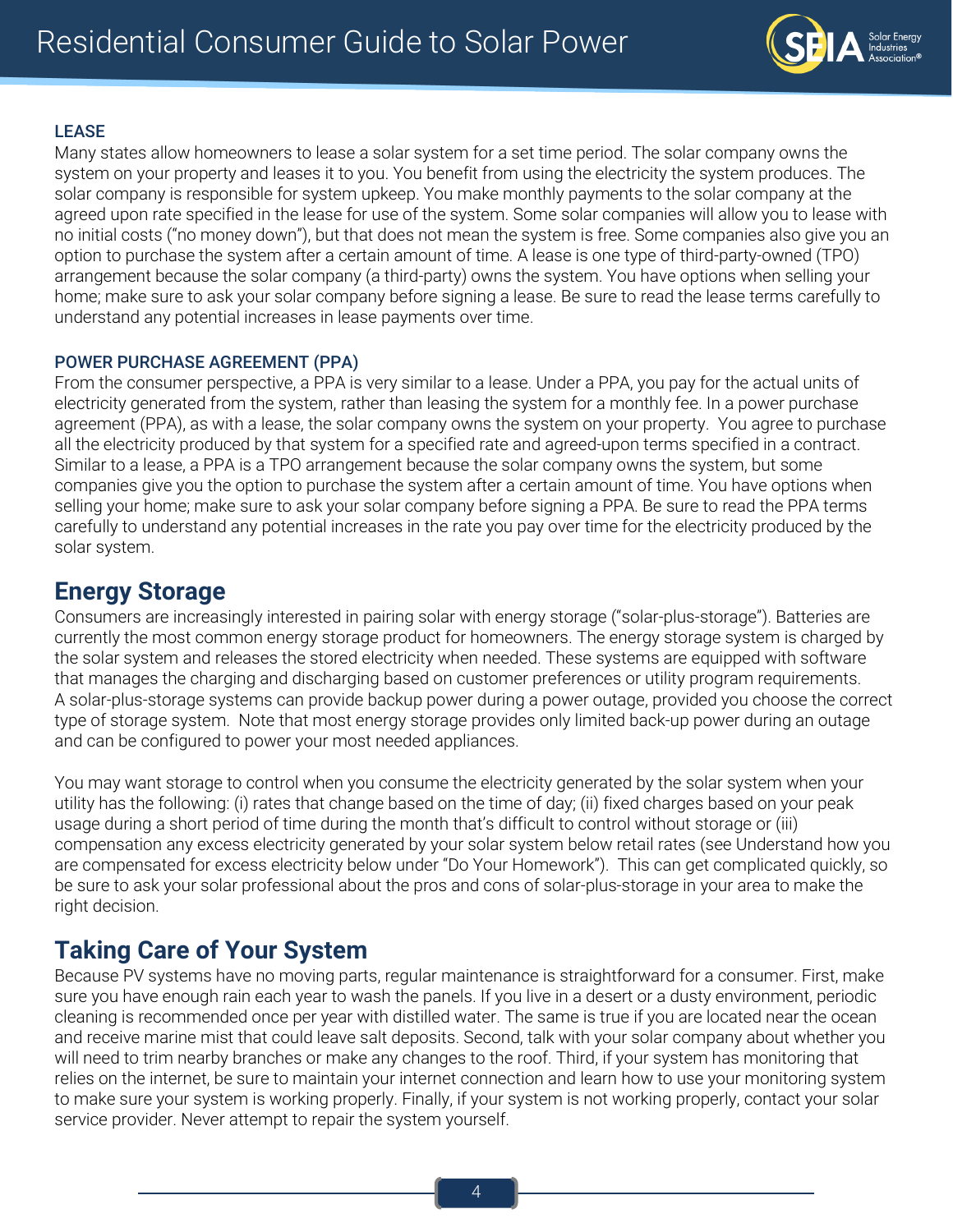

## <span id="page-4-0"></span>**Moving Forward**

When evaluating your options to go solar, you should always do your homework, talk to friends and neighbors who have chosen solar, use common sense, and be active and engaged in dealing with solar companies. Below are some suggestions on how to become an informed solar consumer.

#### <span id="page-4-1"></span>KNOW YOUR SITUATION

- \* Know your electricity usage. You should understand how much electricity your home uses. Your utility bill will show your electricity usage in kilowatt-hours and the amount you pay for that electricity. Are you planning any changes that will affect your electricity use, such as buying an electric vehicle, planning an addition to your home, or improving your home's energy efficiency? Does your home always need electricity even during a power outage? Electricity usage can vary significantly based on your geography and time of year. Discuss your usage with the solar companies you interview to get a system sized for your needs.
- \* Know your electricity rates. Consider how your electricity bills are calculated. Do your electricity rates differ depending on the time of day? Does your utility charge a fixed monthly fee based on your peak electricity usage (a.k.a. a demand charge)? Will the utility compensate you for any extra electricity your solar system produces beyond your need, and, if so, at what rate? These factors affect the economics of whether to go solar.
- ◆ Know your roof. Is your roof appropriate for solar? Does it receive a good amount of sunlight or is it mostly shaded? How old is the roof? If you plan to replace it soon, do so before installing a rooftop solar system—your solar company may help coordinate with the roofing contractor. In America, roofs facing due north are not good candidates for solar because they don't receive direct sunlight. A solar professional can calculate the amount of sunlight expected to reach a planned system on any roof over the course of a year.
- \* Know your finances. Like any major decision for your home, it's wise to understand your finances when shopping for solar systems. Although sunlight is free, buying or leasing solar systems, or paying for electricity under a PPA, are not. Before making a final decision, make sure you understand what you will pay each month and each year for your home solar energy system.

#### <span id="page-4-2"></span>DO YOUR HOMEWORK

- ◆ Get the best deal. As with any major purchase, get multiple bids for your solar system project. Many Americans will find the market highly competitive, with multiple solar companies competing for your business. Make sure you're comparing apples with apples by closely reading the terms from different firms. Use this guide and other resources throughout the process. The lowest price may not offer the best value when you evaluate the annual savings and warranties.
- \* Research your solar company. Before entering an agreement with a solar company, do your homework. Ask for references of solar installations in your area and call them. Ask for proof of licensure and check with your county or state to ensure the firm is in good standing. Ask if they are a member of the Solar Energy Industries Association (SEIA), the national trade association for solar that requires all its members to abide by the SEIA Solar Business Code. Check with the local Better Business Bureau and other consumer guides.
- ◆ Understand any tax credits or other incentives. There is a 26 percent federal tax credit available for systems installed ("placed in service") through 2022, on the total cost of the solar system. The federal tax credit drops to 22 percent for 2023, before ending in 2024 for residential systems. The federal tax credit is only available to you if you own the system. Keep in mind that the federal tax credit only reduces your taxes and is not a rebate. Other state and local incentives may be available, as well as programs from your local utility. Incentive programs can change or have a amount of funds, and some may only be available if you own the system. Many can be found online on the Database of State Incentives for Renewable Energy (see "Additional Resources" below).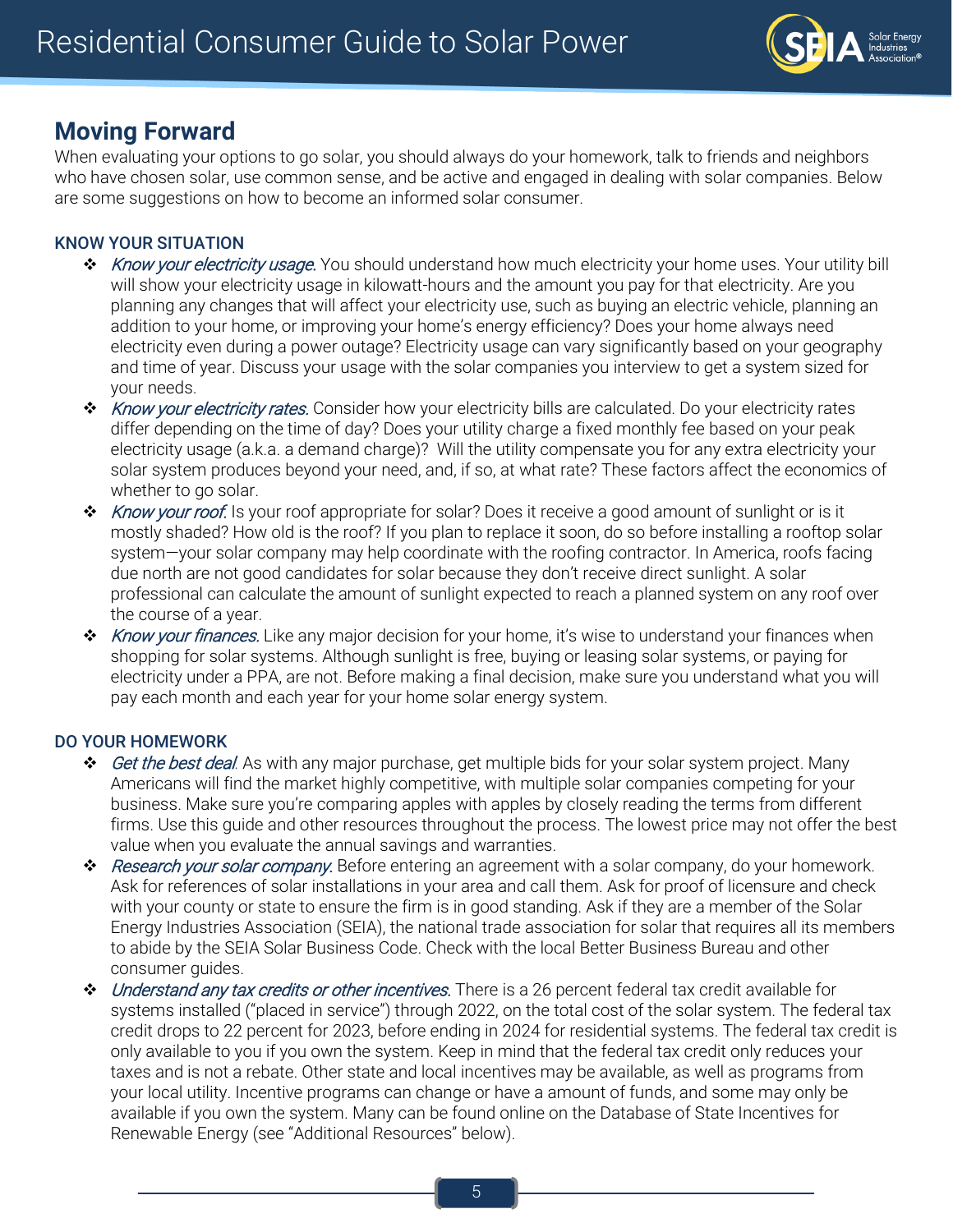# Residential Consumer Guide to Solar Power



- Understand any potential tax implications of credits or incentives. Tax credits and solar incentives help to reduce the final cost of a rooftop solar energy system. However, only a CPA can give tax advice and only an attorney can give legal advice. When consulting such professionals, choose ones who are experienced with solar.
- \* Understand how you are compensated for excess electricity. Net metering allows residential consumers to send electricity that they do not use back into the electric grid and "spin the meter backwards." Although net metering is widely available, net metering rules are set by the jurisdiction that you live in and can change. Some states or service territories have moved or are looking to move to different programs to compensate you for excess electricity generated by your system, typically at rates lower than what you pay for electricity. Ask your solar professional about the rules in your area.
- Understand Renewable Energy Certificates (RECs). RECs or SRECs (Solar Renewable Energy Certificates) represent the renewable qualities of the electricity your solar system generates. If you own RECs, you can claim you use "solar" or "renewable" electricity from the system. Selling or transferring your RECs can help lower the cost of your system, but you can lose the ability to make "renewable" or similar claims about your home. Check your contract to see who will own the RECs produced from your home solar energy system. It's a new topic for many residential consumers and solar companies can explain RECs and REC ownership to you if available in your area.
- ◆ Understand your financing options. There are increasing options to finance a solar system purchase such as solar loans, home equity lines of credit, and, in some states, Property Assessed Clean Energy (PACE). Each option has different payment schedules, annual percentage rates ("APR"), and qualification criteria.

#### <span id="page-5-0"></span>UNDERSTAND THE AGREEMENT

- ◆ *Understand the terms*. Contracts are legally binding and should be read carefully. Make sure you understand what you are receiving from the solar company and how much you are paying for it. Remember: make sure key terms including system size, total cost, lease or PPA rates, warranties, etc. are included in the official signed contract documents.
- ◆ *Don't hesitate to ask questions*. The best transactions are ones where the consumer and the contractor both fully understand the deal. Asking questions upfront can avoid misunderstandings later in the process. See below questions that consumers might ask when entering a solar transaction.
- Separate estimates from guarantees. Many households can save money by choosing solar, but the savings depend on the cost of the electricity from your solar system compared to cost of electricity from your utility. If a solar company promises savings, or states that electricity costs from your utility will increase in the future by a certain amount, ask them to explain. Make sure you understand any assumptions made regarding future utility rates and policies that would impact the economics of your investment. Check with your utility or state utility regulatory office for any currently planned rate changes but remember that rates and utility policies may change in the future, even if none are currently planned. Rate and policy changes often allow systems already installed to be grandfathered into the current rates and policies to avoid negative impacts to consumers.
- ◆ *Fully understand warranties*. Like any other major residential product or service, a solar system typically includes warranties covering parts, labor, and performance. There may be separate warranties for major system components, as well as how the system interacts with your roof and its warranty. Ask your solar company to explain what your warranties protect, for how long, who stands behind them, and who is responsible for servicing the warranty. Make sure that these details are included in the final contract.
- \* Know what happens if your company goes under. While the residential solar industry is booming, like any other industry, some companies do go bankrupt. Major components of a system (e.g., solar panels) have warranties backed by their manufacturer, so check the contact information for warranty servicing. In addition, there may be companies in your area that offer maintenance and repair services. It is best to select components from companies with a long history of being in business with lower probabilities of going bankrupt.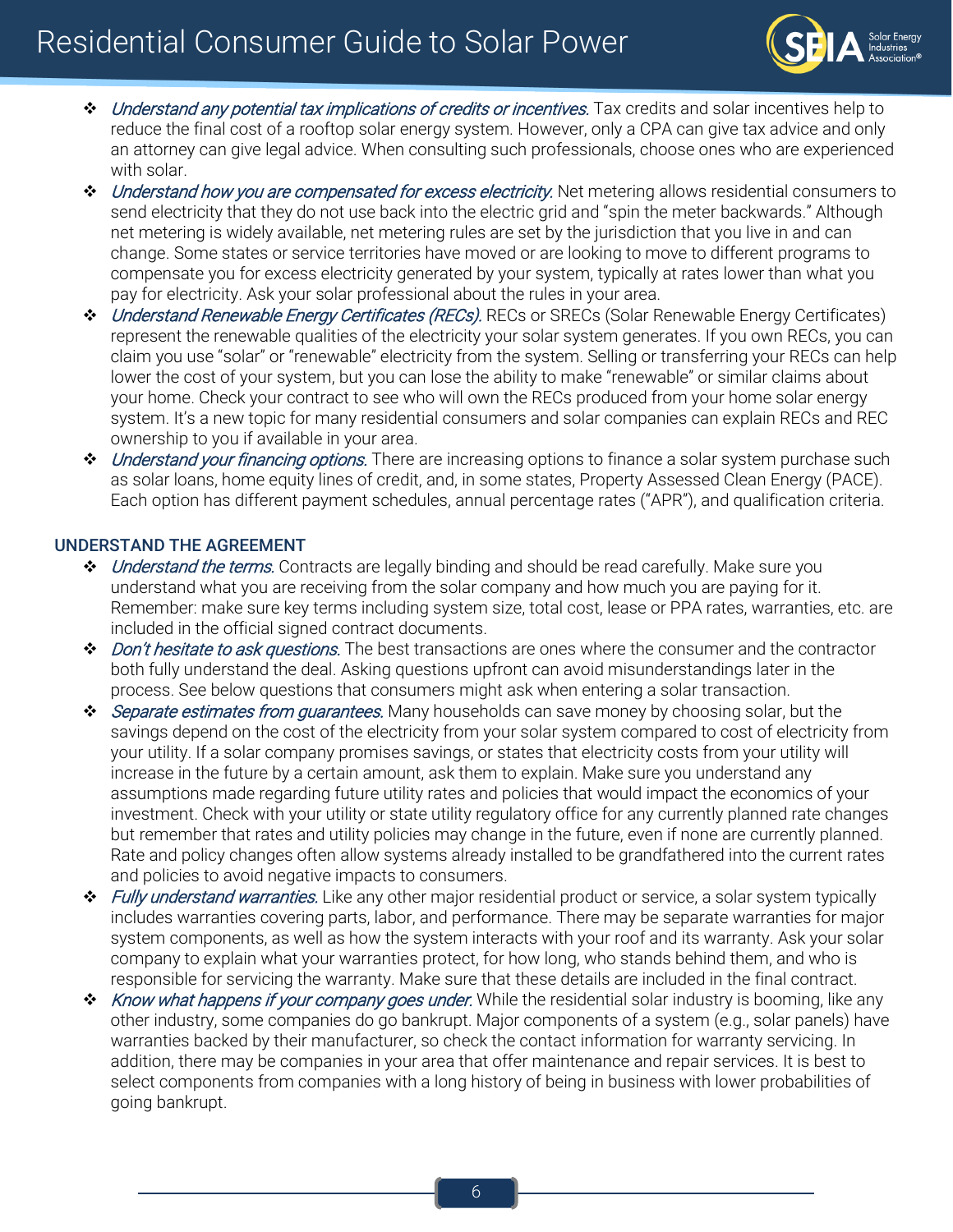

## <span id="page-6-0"></span>**Key Questions to Ask Before Entering into an Agreement**

#### <span id="page-6-1"></span>For all solar systems:

- ◆ What is the total cost of the solar system?
- \* What incentives am I eligible for and how does this reduce my final cost of going solar?
- How much is the total cost of the solar system if I add storage?
- \* What is your timeline for this investment? Do you want a short-term arrangement or a long-term asset?
- \* How much do I pay up front, and how much over time, for how long?
- ◆ What is the system size?
- \* How much electricity will the system generate each year? Do you guarantee a minimum amount (a production guarantee)? Are there any other guarantees?
- Will my system be net-metered? How will I be compensated for excess electricity generated by the system?
- $\cdot \cdot$  If there is a blackout, what will happen to my system?
- $\cdot \cdot$  If I need storage in case of a blackout, what size system and system attributes do I need?
- \* Do system output calculations consider actual installation details of the system?
- \* Can I expect to save money with this system? If so, how much? Based on what assumptions?
- Does installing storage change how much I can save with this system? If so, how much?
- ❖ Is the installation company licensed and insured?
- ◆ Do I need to purchase additional homeowner's insurance?
- \* What will the system look like once installed? Will I receive a system design for my review and approval before installation?
- $\bullet$  Will I be required to make any changes to my home (e.g., roofing upgrades)?
- Do you use the relevant SEIA residential disclosure forms? Can you provide a completed copy of the form?
- \* Are there separate warranties for parts and labor?
- ◆ What do the warranties cover and what are their durations?
- $\bullet$  What type of maintenance or cleaning is required? Are any maintenance services included? If not, who should I contact?
- \* Who deals with the utility and arranges for interconnection, inspections, and permission to operate?
- \* Is performance of the system monitored and, if so, by whom? How can I monitor system performance?
- $\bullet$  Who should I contact if I have a question about the system following the installation? Who should I contact if my system stops working?
- Who will keep the RECs generated by the system? Will you retire the RECs on my behalf?
- Can you explain how RECs work in my situation? If I don't keep the RECs, is there an option to purchase the RECs? If not, what can I say about my home?
- ◆ If I want to sell my home and don't own the RECs, how can I describe my home to potential buyers?
- ◆ In some states, laws prevent homeowner associations (HOAs) from restricting rights to install a solar system. What are the rules in my state and can you help me work with my HOA to avoid potential conflicts and delays?
- Does your company follow the SEIA Solar Business Code? Do you agree to abide by SEIA's Complaint Resolution Process?
- \* If the company fails, who should I contact regarding panel and inverter warranties and replacements?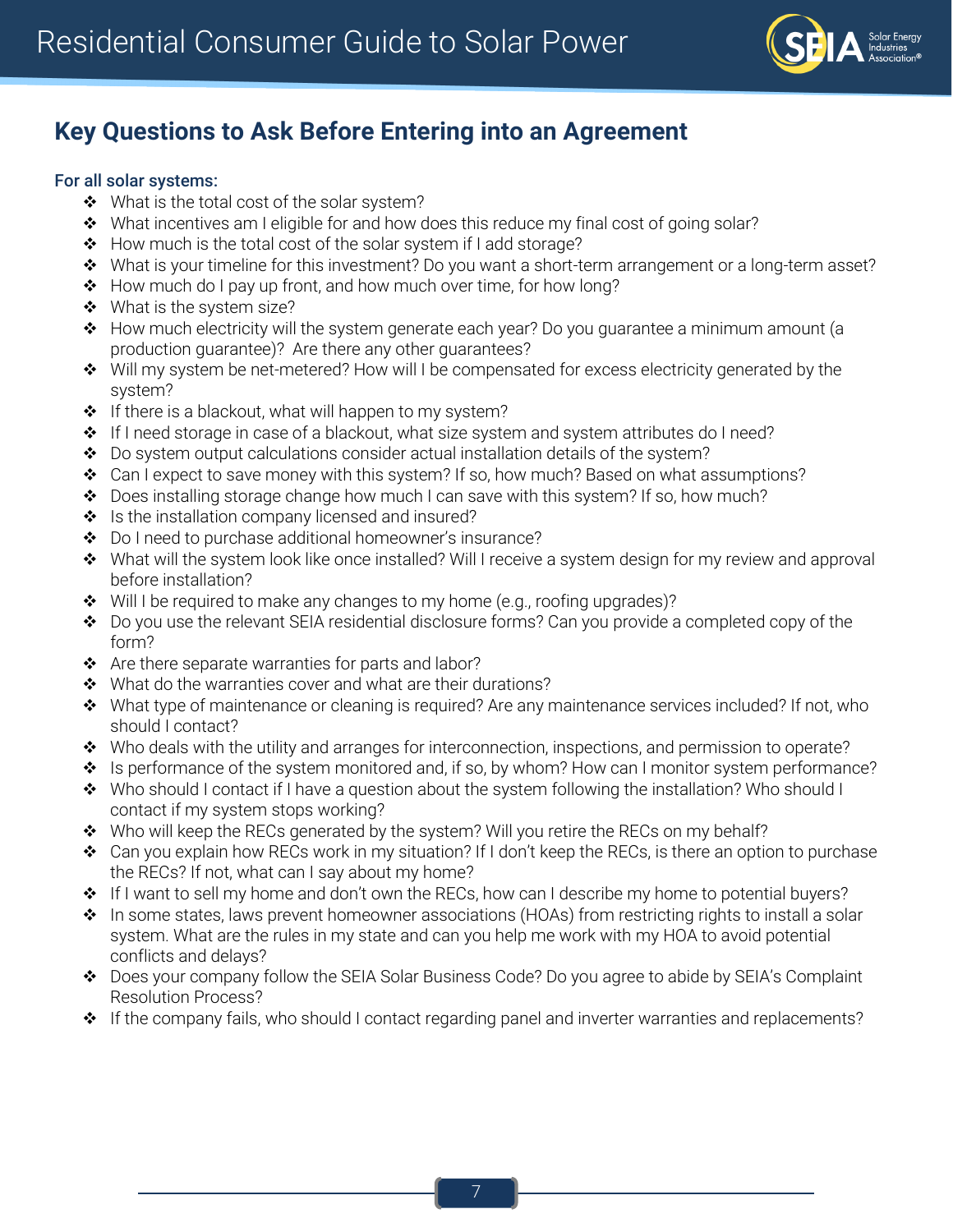

#### <span id="page-7-0"></span>For leases and PPAs only:

- ◆ What is the length of the lease or PPA?
- ◆ Who receives solar tax incentives and how are they factored into the cost?
- ◆ Will my payments increase over time? How much will they increase?
- ◆ What happens if I wish to end the lease or PPA early?
- $\div$  Can I purchase the system, either during the agreement or once it ends?
- ❖ What are my options when I sell my home?
- ❖ Am I free to sell my home or do I need the system owner's permission?
- Will you place a lien on my house? Can you explain the UCC-1 filing to me? What happens if I want to refinance my mortgage?
- \* Are there fees to transfer the PPA or lease agreement to a new homeowner? Are there any other requirements or conditions for the new homeowner to take over the lease or PPA?
- $\bullet$  Do I have to pay off the lease when my home is sold?
- $\cdot \cdot$  Who is responsible for repairs and maintenance on the system?
- $\triangleq$  What happens if I need to replace my roof after the system is installed? How much will you charge to remove and reinstall the system?

#### <span id="page-7-1"></span>For financed system purchases only:

*Note: These are questions to ask lenders and not the solar provider*

- $\div$  What is the length of the financing?
- $\div$  What is the APR for the financing?
- \* What is the payment schedule and how much do I pay at each due date? When do I have to start making payments?
- $\div$  What is the total amount I will pay at the end of the agreement?
- $\div$  Will the lender place a lien on my home? Will the lender place a lien on my system?
- $\cdot \cdot$  What happens if I want to refinance my mortgage?
- $\cdot \cdot$  What happens if I wish to pay off the financing early?
- ❖ What are my options when I sell my home?
- \* Are there fees to transfer the financing to the new homeowner? Are there any other requirements for the new homeowner to take over the financing?

## <span id="page-7-2"></span>**Working Out Differences**

As with any other service or product, consumers may encounter issues in dealing with a solar company. In general, solar companies want satisfied customers and are willing to resolve any problems that arise. SEIA and the solar industry are strongly committed to consumer satisfaction and protection.

- First, try to resolve problems directly with your solar company.
- \* Your contract or lease may have a dispute resolution section that describes the resolution process.
- $\cdot \cdot$  If you choose a SEIA-member solar company to work with, SEIA may be able to assist you in resolving your issue.
- If you are still having issues, note that SEIA member companies are bound by the SEIA Solar Business Code. If you believe a company has violated the SEIA Solar Business Code, you may submit a complaint to SEIA, which can help resolve certain issues.
- You can contact private consumer organizations (e.g., your local Better Business Bureau) about your issue.
- In addition, state and local governments have resources to promote consumer protection. See below for more information.